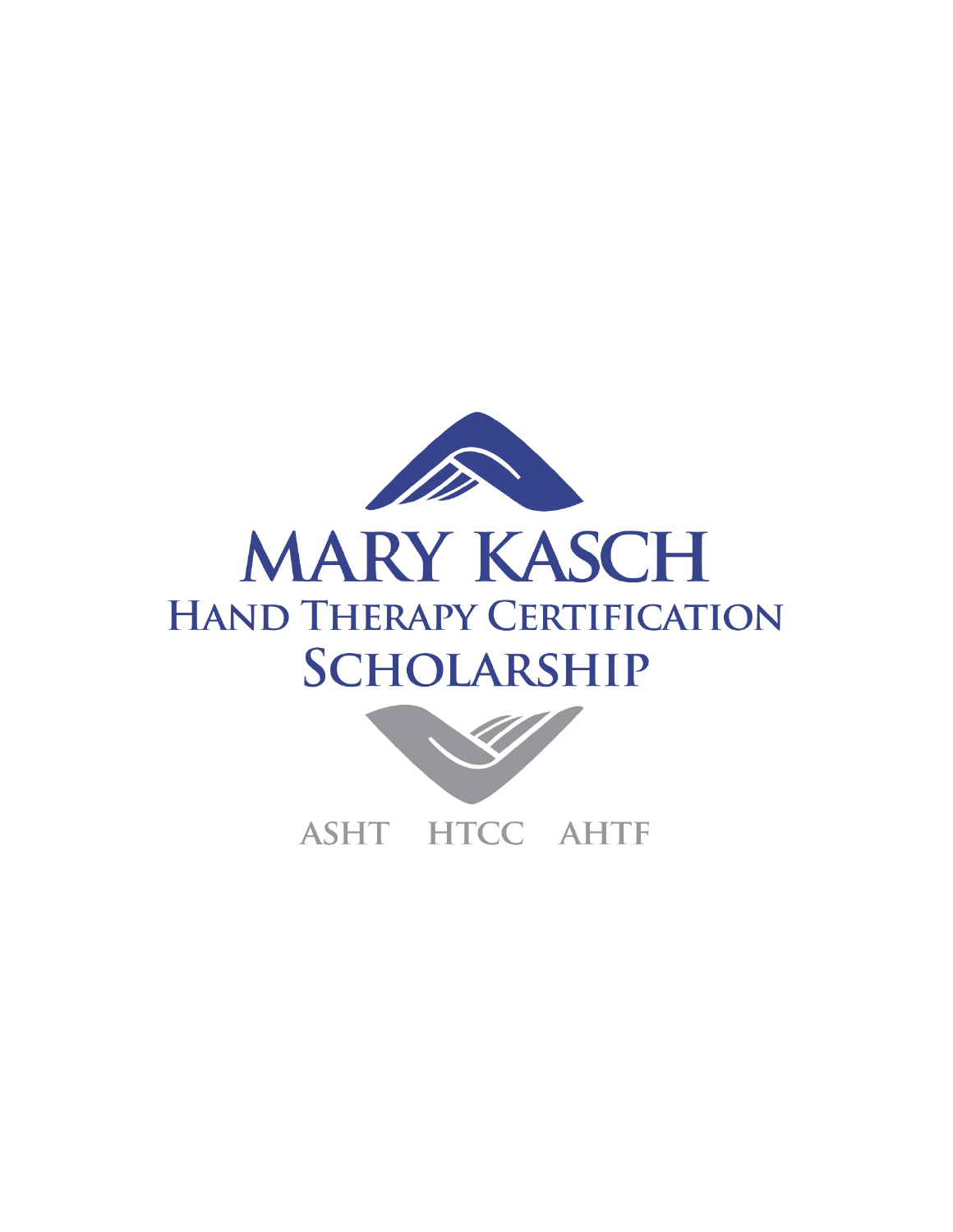# Mary Kasch Hand Therapy Certification Scholarship Description

Purpose of the Award: To provide opportunities for professional development by providing financial support to an OT/PT interested in pursuing certification in hand therapy.

Name of award: Mary Kasch Hand Therapy Certification Scholarship

## Funding:

The scholarship amount will be a total value equivalent to \$1500 and distributed as follow:

- o ASHT will offer each year one or more of its many continuing education offerings for this scholarship. The ASHT contribution will include registration fees only, not exceeding \$500 combined.
- o HTCC will offer the CHT examination fee and access to the Hand Therapy Resource Center for this scholarship. This is a combined value of \$600.
- o The award recipient may use the remaining amount, after ASHT and HTCC's contributions, to purchase study materials, attend courses and to be reimbursed for travel related expenses for the exam or continuing education courses. The award recipient will submit receipts to AHTF for reimbursement.

Breakdown of Funding:

- ASHT Continuing Education \$500 value
- CHT exam fee \$500 value
- Hand Therapy Resource Center subscription \$100 value
- Reimbursement for exam and study related expenses \$400 to be distributed by the AHTF.

### How candidate applies:

An online application is available through the HTCC, AFHT and ASHT websites.

## Eligibility:

The award candidate must meet HTCC's general examination eligibility requirements or be eligible to meet the certification requirements by the time the exam registration is due. Applicants must plan to sit for the examination either in November of the year they receive the award or May of the following year. HTCC's general examination eligibility requirements are:

> • The candidate must be an occupational therapist or physical therapist with a current professional credential.